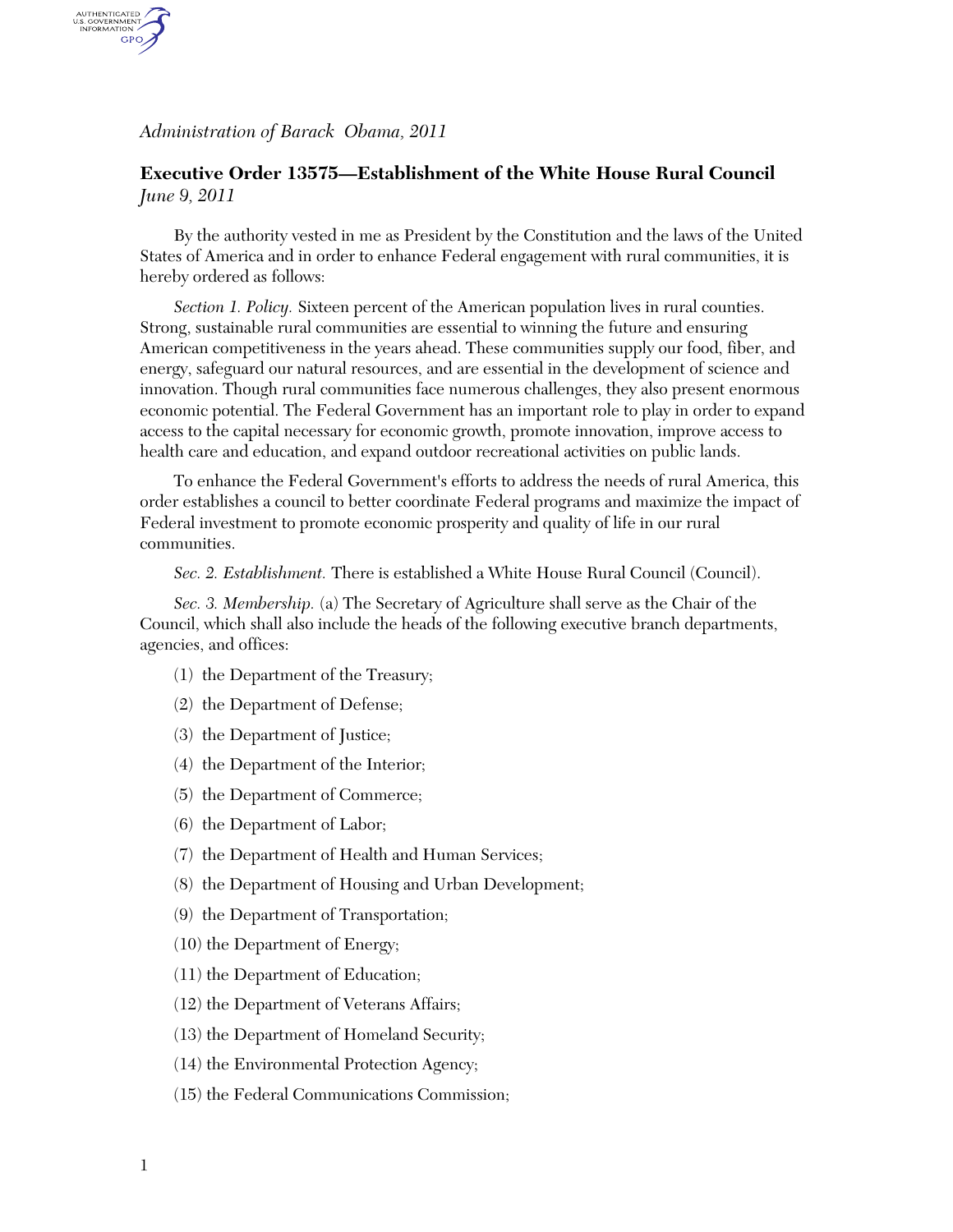(16) the Office of Management and Budget;

(17) the Office of Science and Technology Policy;

(18) the Office of National Drug Control Policy;

(19) the Council of Economic Advisers;

(20) the Domestic Policy Council;

(21) the National Economic Council;

(22) the Small Business Administration;

(23) the Council on Environmental Quality;

(24) the White House Office of Public Engagement and Intergovernmental Affairs;

(25) the White House Office of Cabinet Affairs; and such other executive branch departments, agencies, and offices as the President or the Secretary of Agriculture may, from time to time, designate.

(b) A member of the Council may designate, to perform the Council functions of the member, a senior-level official who is part of the member's department, agency, or office, and who is a full-time officer or employee of the Federal Government.

(c) The Department of Agriculture shall provide funding and administrative support for the Council to the extent permitted by law and within existing appropriations.

(d) The Council shall coordinate its policy development through the Domestic Policy Council and the National Economic Council.

*Sec. 4. Mission and Function of the Council.* The Council shall work across executive departments, agencies, and offices to coordinate development of policy recommendations to promote economic prosperity and quality of life in rural America, and shall coordinate my Administration's engagement with rural communities. The Council shall:

(a) make recommendations to the President, through the Director of the Domestic Policy Council and the Director of the National Economic Council, on streamlining and leveraging Federal investments in rural areas, where appropriate, to increase the impact of Federal dollars and create economic opportunities to improve the quality of life in rural America;

(b) coordinate and increase the effectiveness of Federal engagement with rural stakeholders, including agricultural organizations, small businesses, education and training institutions, health-care providers, telecommunications services providers, research and land grant institutions, law enforcement, State, local, and tribal governments, and nongovernmental organizations regarding the needs of rural America;

(c) coordinate Federal efforts directed toward the growth and development of geographic regions that encompass both urban and rural areas; and

(d) identify and facilitate rural economic opportunities associated with energy development, outdoor recreation, and other conservation related activities.

*Sec. 5. General Provisions.* (a) The heads of executive departments and agencies shall assist and provide information to the Council, consistent with applicable law, as may be necessary to carry out the functions of the Council. Each executive department and agency shall bear its own expense for participating in the Council.